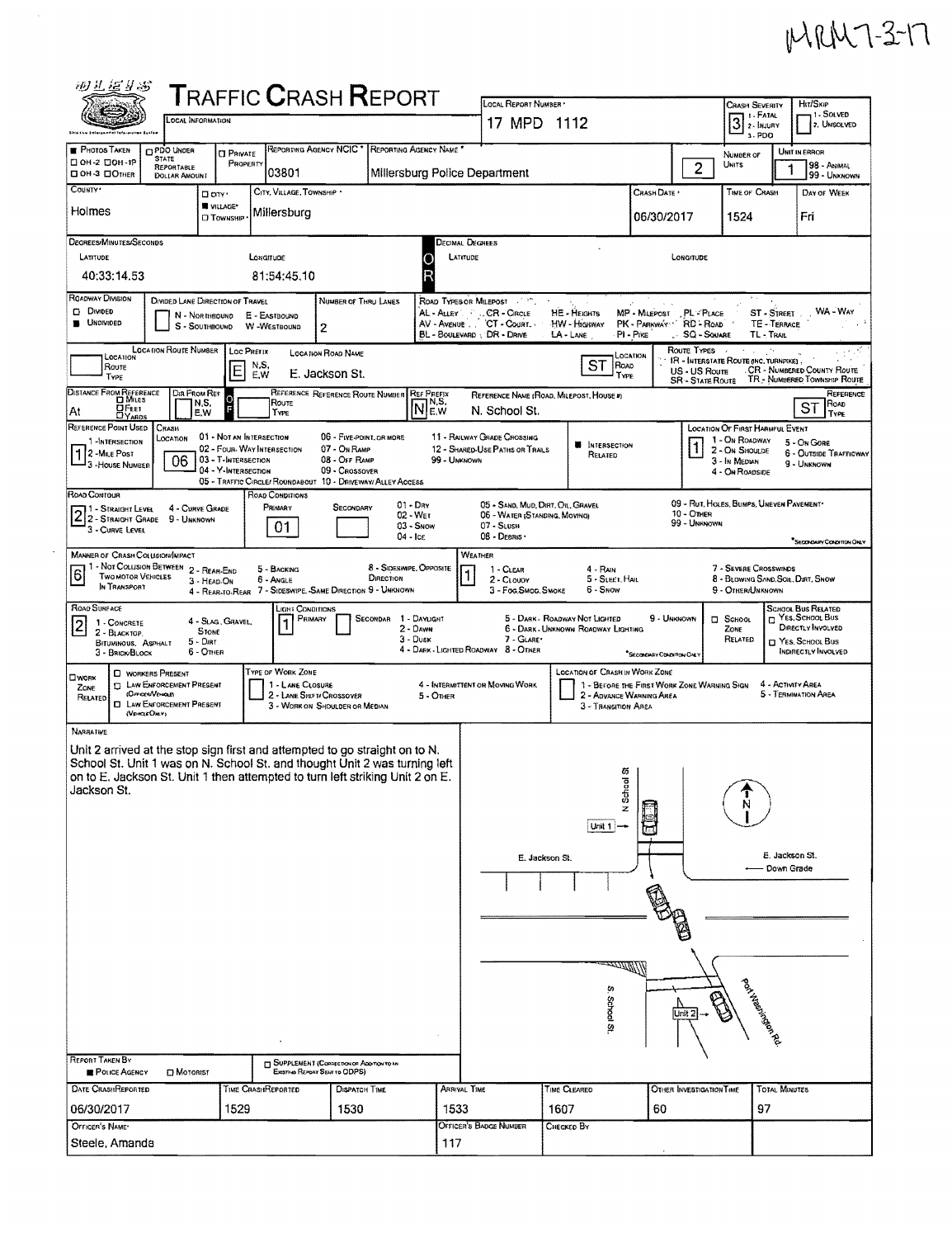|                                                                                                                                                                                                                                                                                                                                                                                                                                                                                                                                                    |                | UNIT                                                                                                                                                                       |                       |                                                                                                                                                                            |                                                                                                                                                                                                                                                                                                                                   |                                                                                                                                                                                                                                                                                                                                                                                                                                                                                                                                                                                                                                                                         |                                    |                                                                                                                                                                                                        |                                                                             | <b>LOCAL REPORT NUMBER</b><br>17 MPD 1112                                                                                                                                                                                                                                                                                                                                                                                                                                                                                                                                                                                                                                 |                                                                                                                                                                                                                                                                                         |                              |                                                                                                                                     |                                                                                                            |             |  |
|----------------------------------------------------------------------------------------------------------------------------------------------------------------------------------------------------------------------------------------------------------------------------------------------------------------------------------------------------------------------------------------------------------------------------------------------------------------------------------------------------------------------------------------------------|----------------|----------------------------------------------------------------------------------------------------------------------------------------------------------------------------|-----------------------|----------------------------------------------------------------------------------------------------------------------------------------------------------------------------|-----------------------------------------------------------------------------------------------------------------------------------------------------------------------------------------------------------------------------------------------------------------------------------------------------------------------------------|-------------------------------------------------------------------------------------------------------------------------------------------------------------------------------------------------------------------------------------------------------------------------------------------------------------------------------------------------------------------------------------------------------------------------------------------------------------------------------------------------------------------------------------------------------------------------------------------------------------------------------------------------------------------------|------------------------------------|--------------------------------------------------------------------------------------------------------------------------------------------------------------------------------------------------------|-----------------------------------------------------------------------------|---------------------------------------------------------------------------------------------------------------------------------------------------------------------------------------------------------------------------------------------------------------------------------------------------------------------------------------------------------------------------------------------------------------------------------------------------------------------------------------------------------------------------------------------------------------------------------------------------------------------------------------------------------------------------|-----------------------------------------------------------------------------------------------------------------------------------------------------------------------------------------------------------------------------------------------------------------------------------------|------------------------------|-------------------------------------------------------------------------------------------------------------------------------------|------------------------------------------------------------------------------------------------------------|-------------|--|
|                                                                                                                                                                                                                                                                                                                                                                                                                                                                                                                                                    |                |                                                                                                                                                                            |                       |                                                                                                                                                                            |                                                                                                                                                                                                                                                                                                                                   |                                                                                                                                                                                                                                                                                                                                                                                                                                                                                                                                                                                                                                                                         |                                    |                                                                                                                                                                                                        |                                                                             |                                                                                                                                                                                                                                                                                                                                                                                                                                                                                                                                                                                                                                                                           |                                                                                                                                                                                                                                                                                         |                              |                                                                                                                                     |                                                                                                            |             |  |
| UNIT NUMBER<br>1                                                                                                                                                                                                                                                                                                                                                                                                                                                                                                                                   |                | Schofield, Michael, C                                                                                                                                                      |                       | OWNER NAME: LAST, FIRST, MIDDLE ( C SAME AS DRIVER )                                                                                                                       |                                                                                                                                                                                                                                                                                                                                   |                                                                                                                                                                                                                                                                                                                                                                                                                                                                                                                                                                                                                                                                         | OWNER PHONE NUMBER<br>330-600-0067 |                                                                                                                                                                                                        |                                                                             |                                                                                                                                                                                                                                                                                                                                                                                                                                                                                                                                                                                                                                                                           |                                                                                                                                                                                                                                                                                         | <b>DAMAGE SCALE</b>          | DAMAGE AREA<br>FRONT<br>п                                                                                                           |                                                                                                            |             |  |
| OWNER ADDRESS: CITY, STATE, ZIP                                                                                                                                                                                                                                                                                                                                                                                                                                                                                                                    |                |                                                                                                                                                                            | SAME AS DRIVER }      |                                                                                                                                                                            |                                                                                                                                                                                                                                                                                                                                   |                                                                                                                                                                                                                                                                                                                                                                                                                                                                                                                                                                                                                                                                         |                                    |                                                                                                                                                                                                        |                                                                             |                                                                                                                                                                                                                                                                                                                                                                                                                                                                                                                                                                                                                                                                           | 2<br>1 - NONE                                                                                                                                                                                                                                                                           |                              |                                                                                                                                     |                                                                                                            | ъ           |  |
| LP STATE LICENSE PLATE NUMBER                                                                                                                                                                                                                                                                                                                                                                                                                                                                                                                      |                |                                                                                                                                                                            |                       | 800 S. Washington St. Lot 72, Millersburg, OH, 44654                                                                                                                       |                                                                                                                                                                                                                                                                                                                                   | VEHICLE IDENTIFICATION NUMBER                                                                                                                                                                                                                                                                                                                                                                                                                                                                                                                                                                                                                                           |                                    |                                                                                                                                                                                                        |                                                                             | # Occupants                                                                                                                                                                                                                                                                                                                                                                                                                                                                                                                                                                                                                                                               | $2 -$ MINOR                                                                                                                                                                                                                                                                             |                              |                                                                                                                                     |                                                                                                            |             |  |
| OН                                                                                                                                                                                                                                                                                                                                                                                                                                                                                                                                                 | <b>HDB6585</b> |                                                                                                                                                                            |                       |                                                                                                                                                                            |                                                                                                                                                                                                                                                                                                                                   | 1B4HS28Y9WF175224                                                                                                                                                                                                                                                                                                                                                                                                                                                                                                                                                                                                                                                       |                                    |                                                                                                                                                                                                        |                                                                             | 2                                                                                                                                                                                                                                                                                                                                                                                                                                                                                                                                                                                                                                                                         | 3 - FUNCTIONAL                                                                                                                                                                                                                                                                          |                              | □                                                                                                                                   | $\Box$                                                                                                     |             |  |
| <b>VEHICLE YEAR</b><br>1998                                                                                                                                                                                                                                                                                                                                                                                                                                                                                                                        |                | <b>VEHICLE MAKE</b><br>Dodge                                                                                                                                               |                       |                                                                                                                                                                            | VEHICLE MODEL<br>Durango                                                                                                                                                                                                                                                                                                          |                                                                                                                                                                                                                                                                                                                                                                                                                                                                                                                                                                                                                                                                         |                                    |                                                                                                                                                                                                        | <b>VEHICLE COLOR</b><br>GRN                                                 |                                                                                                                                                                                                                                                                                                                                                                                                                                                                                                                                                                                                                                                                           |                                                                                                                                                                                                                                                                                         | 4 - DISABUNG                 |                                                                                                                                     |                                                                                                            |             |  |
| PROOF OF<br><b>INSURANCE</b>                                                                                                                                                                                                                                                                                                                                                                                                                                                                                                                       |                | <b>INSURANCE COMPANY</b>                                                                                                                                                   |                       |                                                                                                                                                                            | POLICY NUMBER                                                                                                                                                                                                                                                                                                                     |                                                                                                                                                                                                                                                                                                                                                                                                                                                                                                                                                                                                                                                                         |                                    | Toweo By                                                                                                                                                                                               |                                                                             |                                                                                                                                                                                                                                                                                                                                                                                                                                                                                                                                                                                                                                                                           |                                                                                                                                                                                                                                                                                         | 9 - UNKNOWN                  | α                                                                                                                                   | 'n<br>o                                                                                                    |             |  |
| SHOWN                                                                                                                                                                                                                                                                                                                                                                                                                                                                                                                                              |                | Progressive<br>CARRIER NAME, ADDRESS, CITY, STATE, ZIP                                                                                                                     |                       |                                                                                                                                                                            |                                                                                                                                                                                                                                                                                                                                   | 914343067                                                                                                                                                                                                                                                                                                                                                                                                                                                                                                                                                                                                                                                               |                                    |                                                                                                                                                                                                        |                                                                             |                                                                                                                                                                                                                                                                                                                                                                                                                                                                                                                                                                                                                                                                           |                                                                                                                                                                                                                                                                                         |                              |                                                                                                                                     | <b>CARRIER PHONE</b>                                                                                       |             |  |
|                                                                                                                                                                                                                                                                                                                                                                                                                                                                                                                                                    |                |                                                                                                                                                                            |                       |                                                                                                                                                                            |                                                                                                                                                                                                                                                                                                                                   |                                                                                                                                                                                                                                                                                                                                                                                                                                                                                                                                                                                                                                                                         |                                    |                                                                                                                                                                                                        |                                                                             |                                                                                                                                                                                                                                                                                                                                                                                                                                                                                                                                                                                                                                                                           |                                                                                                                                                                                                                                                                                         |                              |                                                                                                                                     |                                                                                                            |             |  |
| US DOT<br>VEHICLE WEIGHT GVWR/GCWR<br>1 - LESS THAN OR EQUAL TO 10K LBS<br>2 - 10.001 to 26,000x Las<br>HM PLACARD ID NO.<br>3 - MORE THAN 26,000K LBS.<br>HAZARDOUS MATERIAL<br><b>HM CLASS</b>                                                                                                                                                                                                                                                                                                                                                   |                |                                                                                                                                                                            |                       |                                                                                                                                                                            | CARGO BODY TYPE<br>01 - No CARGO BODY TYPE/NOT APPLICABL 09 - POLE<br>01<br>02 - Busi Van (9-15 Seats, Inc Driver)<br>10 - CARCO TANK<br>03 - Bus (16+ Seats, Inc DRIVER)<br>11 - FLAT BED<br>04 - VEHICLE TOWING ANOTHER VEHICLE<br>12 - DuмP<br>05 - Logging<br>06 - INTERMODAL CONTAINER CHASIS<br>07 - CARGO VAN ENCLOSED BOX |                                                                                                                                                                                                                                                                                                                                                                                                                                                                                                                                                                                                                                                                         |                                    |                                                                                                                                                                                                        | 13 - CONCRETE MIXER<br><b>14 - AUTO TRANSPORTER</b><br>15 - GARBAGE /REFUSE | <b>D</b> Hit / Skip Unit                                                                                                                                                                                                                                                                                                                                                                                                                                                                                                                                                                                                                                                  | <b>TRAFFICWAY DESCRIPTION</b><br>1 1 - T WO-WAY, NOT DIVIDED<br>1 2 - T WO-WAY, NOT DIVIDED, CONTINUOUS LEFT TURN LANE<br>3 - Two-Way, Divided, UNPROTECTED (PAINTED OR GRASS >4FTJ MEDIA<br>4 - Two-Way, Divided, Positive Median Barrier<br>5 - ONE-WAY TRAFFICWAY                    |                              |                                                                                                                                     |                                                                                                            |             |  |
|                                                                                                                                                                                                                                                                                                                                                                                                                                                                                                                                                    | <b>NUMBER</b>  | <b>D</b> RELATED                                                                                                                                                           |                       |                                                                                                                                                                            |                                                                                                                                                                                                                                                                                                                                   | 08 - GRAIN, CHIPS, GRAVEL                                                                                                                                                                                                                                                                                                                                                                                                                                                                                                                                                                                                                                               |                                    | 99 - OTHER/UNKNOWN                                                                                                                                                                                     |                                                                             |                                                                                                                                                                                                                                                                                                                                                                                                                                                                                                                                                                                                                                                                           |                                                                                                                                                                                                                                                                                         |                              |                                                                                                                                     |                                                                                                            |             |  |
| NON-MOTORIST LOCATION PRIOR TO IMPACT<br><b>TYPE OF USE</b><br>01 - INTERSECTION - MARKED CROSSWAL<br>1<br>02 - INTERSECTION - NO CROSSWALK<br>03 - INTERSECTION OTHER<br>1 - PERSONAL<br>04 - MIDBLOCK - MARKED CROSSWALK<br>2 - COMMERCIAL<br>05 - TRAVEL LANE - OTHER LOCATION<br>06 - BICYCLE LANE<br>3 - GOVERNMENT<br>07 - SHOULDER/ROADSIDE<br>08 - Sidewalk<br>09 - MEDIAN CROSSING ISLAND<br><b>DIN EMERGENCY</b><br>10 - DRIVE WAY ACCESS<br>RESPONSE<br>11 - SHARED-USE PATH OR TRAIL<br>12 - NON-TRAFFICWAY AREA<br>99 - OTHER/UNKNOWN |                |                                                                                                                                                                            |                       |                                                                                                                                                                            | UNIT TYPE<br>06<br>01 - SUB-COMPACT<br>02 - COMPACT<br>99 - UNKNOWN 03 - MID SIZE<br>or Hit/Skip<br>04 - Full Size<br>05 - MINIVAN<br>06 - Sport Unuty Vehicle<br>07 - Pickup<br>$08 - V_{AM}$<br>09 - MOTORCYCLE<br>10 - MOTORIZED BICYCLE<br>11 - SNOWMOBILE/ATV<br>12 - OTHER PASSENGER VEHICLE                                |                                                                                                                                                                                                                                                                                                                                                                                                                                                                                                                                                                                                                                                                         |                                    |                                                                                                                                                                                                        |                                                                             | PASSENGER VENICLES (LESS THAN 9 PASSENGERS MED/HEAVY TRUCKS OR COMSO UNITS > 10K LES BUS/VAN/LIMO(9 OR MORE INCLUDING DRIVER)<br>13 - SINGLE UNIT TRUCK OR VAN ZAXLE, 6 TIRES 21 - BUS/VAN (9-15 SEATS, INC DRIVER)<br>22 - Bus (16+ Seats, Inc. Drunes)<br>14 - SINGLE UNIT TRUCK: 3+ AXLES<br>NON-MOTORIST<br>15 - SINGLE UNIT TRUCK / TRAILER<br>23 - ANIMAL WITH RIDER<br>16 - TRUCK/TRACTOR (BOBTAIL)<br>24 - ANIMAL WITH BUGGY, WAGON, SURREY<br>17 - TRACTOR/SEMI-TRAILER<br>25 - BICYCLE/PEDACYCLIST<br>18 - TRACTOR/DOUBLE<br>26 - PEDESTRIAN SKATER<br>19 - TRACTOR/TRIPLES<br>20 - OTHER MEDIHEAVY VEHICLE<br>27 - OTHER NON-MOTORIST<br><b>HAS HM PLACARD</b> |                                                                                                                                                                                                                                                                                         |                              |                                                                                                                                     |                                                                                                            |             |  |
| <b>SPECIAL FUNCTIONO1 - NONE</b><br>01                                                                                                                                                                                                                                                                                                                                                                                                                                                                                                             | 02 - Taxi      | 03 - RENTAL TRUCK (OVER 10KLBS)<br>04 - Bus - School (Public or Private) 12 - Military<br>05 - Bus. Transit<br>06 - Bus - Charter<br>07 - Bus - Shurne<br>08 - Bus - OTHER |                       | 09 - AMBULANCE<br>$10 -$ Fine<br>11 - HIGHWAY/MAINTENANCE<br>13 - Pouce<br>14 - Pusuc Unury<br>15 - OTHER GOVERNMENT<br>16 - CONSTRUCTION EOIP.                            |                                                                                                                                                                                                                                                                                                                                   | 17 - FARM VEHICLE<br>18 - FARM EQUIPMENT<br>19 - MOTORHOME<br>20 - Golf Cart<br>$21 -$ TRAIN<br>22 - OTHER (EXPLAN IN NARRATIVE)                                                                                                                                                                                                                                                                                                                                                                                                                                                                                                                                        | 09<br>09                           | MOST DAMAGED AREA<br>01 - None<br>02 - CENTER FRONT<br>03 - RIGHT FRONT<br>MPACT ARE 04 - RIGHT SIDE<br>05 - RIGHT REAR<br>06 - REAR CENTER<br>07 - LEFT REAR                                          |                                                                             | 08 - LEFT SIDE<br>09 - LEFT FRONT<br>10 - Top and Windows<br>11 - UNDERCARRIAGE<br>12 - LOAD/TRAILER<br>13 - TOTAL (ALL AREAS)<br>14 - OTHER                                                                                                                                                                                                                                                                                                                                                                                                                                                                                                                              |                                                                                                                                                                                                                                                                                         | 99 - UNKNOWN                 | ACTION                                                                                                                              | 1 1 - Non-Contact<br>3 2 - Non-Contact<br>3 - Striking<br>4 - Struck<br>5 - STRIKING/STRUCK<br>9 - Unknown |             |  |
| PRE-CRASH ACTIONS<br>06<br>99 - UNKNOWN                                                                                                                                                                                                                                                                                                                                                                                                                                                                                                            |                | MOTORIST<br>01 - STRAIGHT AHEAD<br>02 - BACKING<br>03 - CHANGING LANES<br>04 - OVERTAKING/PASSING<br>05 - MAKING RIGHT TURN<br>06 - MAKING LEFT TURN                       |                       | 07 - MAKING U-TURN<br>08 - ENTERING TRAFFIC LANE<br>09 - LEAVING TRAFFIC LANE<br>10 - PARKED<br>11 - Slowing or Stopped in Traffic<br>12 - DRIVERLESS                      |                                                                                                                                                                                                                                                                                                                                   | 13 - NEGOTIATING A CURVE<br>14 - OTHER MOTORIST ACTIO                                                                                                                                                                                                                                                                                                                                                                                                                                                                                                                                                                                                                   |                                    | NON-MOTORIST                                                                                                                                                                                           | 17 - WORKING<br>18 - Pushing Venicle<br>20 - STANDING                       | 15 - ENTERING OR CROSSING SPECIFIED LOCATIO<br>16 - WALKING, RUNNING, JOGGING, PLAYING, CYCLING<br>19 - APPROACHING OR LEAVING VEHICLE                                                                                                                                                                                                                                                                                                                                                                                                                                                                                                                                    |                                                                                                                                                                                                                                                                                         |                              | 21 - OTHER NON-MOTORIST ACTION                                                                                                      |                                                                                                            |             |  |
| CONTRIBUTING CIRCUMSTANCE<br>PRIMARY<br>Motorist<br>01 - None<br>11 - IMPROPER BACKING<br>02<br>02 - FAILURE TO YIELD<br>03 - RAN REO LIGHT<br>04 - RAN STOP SIGN<br>05 - Exceeped Speed Limit<br>SECONDARY<br><b>06 - UNSAFE SPEED</b><br>07 - IMPROPER TURN<br>17 - FALURE TO CONTROL<br>08 - LEFT OF CENTER<br>18 - VISION OBSTRUCTION<br>09 - FOLLOWED TOO CLOSELY/ACDA<br>99 - UNKNOWN<br>10 - IMPROPER LANE CHANGE<br><b>PASSING/OFF ROAD</b>                                                                                                |                |                                                                                                                                                                            |                       |                                                                                                                                                                            |                                                                                                                                                                                                                                                                                                                                   | NON-MOTORIST<br><b>22 - Nove</b><br>23 - IMPROPER CROSSING<br>12 - IMPROPER START FROM PARKED POSITION<br>13 - STOPPED OR PARKED ILLEGALLY<br>24 - DARTING<br>14 - OPERATING VEHICLE IN NEGLIGENT MANNER<br>25 - LYING AND/OR ILLEGALLY IN ROADWAY<br>15 - SWERING TO AVOID (DUE TO EXTERNAL CONDITIONS)<br>26 - FALURE TO YIELD RIGHT OF WAY<br>16 - WRONG SIDE/WRONG WAY<br>27 - NOT VISIBLE (DARK CLOTHING)<br>28 - INATTENTIVE<br>29 - FAILURE TO OBEY TRAFFIC SIGNS<br>19 - OPERATING DEFECTIVE EQUIPMENT<br>SIGNALS/OFFICER<br>20 - LOAD SHIFTING/FALLING/SPILLING<br>30 - WRONG SIDE OF THE ROAD<br>21 - OTHER IMPROPER ACTION<br>31 - OTHER NON-MOTORIST ACTION |                                    |                                                                                                                                                                                                        |                                                                             |                                                                                                                                                                                                                                                                                                                                                                                                                                                                                                                                                                                                                                                                           | <b>VEHICLE DEFECTS</b><br>01 - TURN SIGNALS<br>02 - HEAD LAMPS<br>03 - TAIL LAMPS<br>04 - BRAKES<br>05 - STEERING<br>06 - TIRE BLOWOUT<br>07 - WORN OR SLICK TIRES<br>08 - TRAILER EQUIPMENT DEFECTIVE<br>09 - Motor TrousLE<br>10 - DISABLED FROM PRIOR ACCIDENT<br>11 - OTHER DEFECTS |                              |                                                                                                                                     |                                                                                                            |             |  |
| <b>SEQUENCE OF EVENTS</b><br>20<br>FIRST<br>Harmful<br>EVENT                                                                                                                                                                                                                                                                                                                                                                                                                                                                                       |                | Most<br><b>HARMFUL</b><br>EVENT                                                                                                                                            |                       | 6<br>99 - UNKNOWN                                                                                                                                                          |                                                                                                                                                                                                                                                                                                                                   | <b>NON-COLLISION EVENTS</b><br>01 - OVERTURN/ROLLOVER<br>02 - FIRE/EXPLOSION<br>03 - IMMERSION<br>04 - JACKKNIFE<br>05 - CARGO/EQUIPMENT LOSS OR SHIFT 09 - RAN OFF ROAD LEFT<br>COLLISION WITH FIXED, OBJECT                                                                                                                                                                                                                                                                                                                                                                                                                                                           |                                    | 06 - EQUIPMENT FAILURE<br>07 - SEPARATION OF UNITS<br>08 - RAN OFF ROAD RIGHT                                                                                                                          | (BLOWN TIRE, BRAKE FALLIRE, ETC)                                            |                                                                                                                                                                                                                                                                                                                                                                                                                                                                                                                                                                                                                                                                           | 10 - Cross Median<br>11 - Cross CENTER LINE<br>12 - DOWNHILL RUNAWAY<br>13 - OTHER NDR-COLLISION                                                                                                                                                                                        | OPPOSITE DIRECTION OF TRAVEL |                                                                                                                                     |                                                                                                            |             |  |
| 14 - PEDESTRIAN<br>15 - PEDALCYCLE<br>16 - RAILWAY VEHICLE (TRAN, ENGINE)<br>17 - Animal - Farm<br>18 - Animal Deer<br>19 - ANIMAL -OTHER<br>20 - MOTOR VEHICLE IN TRANSPORT                                                                                                                                                                                                                                                                                                                                                                       |                | COLLISION WITH PERSON, VEHICLE OR OBJECT NOT FIXED                                                                                                                         | <b>MOTOR VEHICLE</b>  | 21 - PARKED MOTOR VEHICLE<br>22 - WORK ZONE MAINTENANCE EQUIPMENT<br>23 - STRUCK BY FALLING, SHIFTING CARGO<br>OR ANYTHING SET IN MOTION BY A<br>24 - OTHER MOVABLE OBJECT |                                                                                                                                                                                                                                                                                                                                   | 25 - IMPACT ATTENUATOR/CRASH CUSHIONS3 - MEDIAN CABLE BARRIER<br>26 - BRIDGE OVERHEAD STRUCTURE<br>27 - BRIDGE PIER OR ABUTMENT<br>28 - BRIDGE PARAPET<br>29 - Bridge Rall<br>30 - GUARDRAIL FACE<br>31 - GUARDRAILEND<br>32 - PORTABLE BARRIER                                                                                                                                                                                                                                                                                                                                                                                                                         |                                    | 34 - MEDIAN GUARDRAIL BARRIER<br>35 - MEDIAN CONCRETE BARRIER<br>36 - MEDIAN OTHER BARRIER<br>37 - TRAFFIC SIGN POST<br>38 - OVERHEAD SIGN POST<br>39 - LIGHT/LUMINARIES SUPPORT<br>40 - UTILITY POLE. |                                                                             | 43 - Cuna<br>44 - Олсн<br>46 - FENCE                                                                                                                                                                                                                                                                                                                                                                                                                                                                                                                                                                                                                                      | 41 - OTHER POST, POLE<br>OR SUPPORT<br>42 - Culvert<br>45 - EMBANKMENT<br>47 - MAILBOX                                                                                                                                                                                                  |                              | 48 - Then<br>49 - FIRE HYDRANT<br>50 - WORK ZONE MAINTENANCE<br>EQUIPMENT<br>51 - WALL, BUILDING. TUNNEL<br>52 - OTHER FIXEO OBJECT |                                                                                                            |             |  |
| UNIT SPEED<br>2<br>∎ Stated<br><b>CI ESTIMATED</b>                                                                                                                                                                                                                                                                                                                                                                                                                                                                                                 |                | POSTED SPEED<br>35                                                                                                                                                         | TRAFFIC CONTROL<br>02 | 01 - No Controls<br>02 - S rop Sign<br>03 - YIELD SIGN<br>04 - TRAFFIC SIGNAL<br><b>05 - TRAFFIC FLASHERS</b><br>06 - SCHOOL ZONE                                          |                                                                                                                                                                                                                                                                                                                                   | 07 - RAILROAD CROSSBUCKS<br>08 - RAILROAD FLASHERS<br>09 - RAILROAD GATES<br>10 - COSTRUCTION BARRICADE<br>11 - PERSON (FLAGGER, OFFICER<br>12 - PAVEMENT MARKINGS                                                                                                                                                                                                                                                                                                                                                                                                                                                                                                      | 15 - O THER<br>16 - Not Reported   | 13 - CROSSWALK LINES<br>14 - WALK/DON'T WALK                                                                                                                                                           | FROM                                                                        | UNIT DIRECTION<br>To                                                                                                                                                                                                                                                                                                                                                                                                                                                                                                                                                                                                                                                      | 1 - NORTH<br>2 - South<br>$3 - East$<br>4 - West                                                                                                                                                                                                                                        |                              | 5 - NORTHEAST<br>6 - NORTHWEST<br>7 - SOUTHEAST<br><b>8 - SOUTHWEST</b>                                                             |                                                                                                            | 9 - UNKNOWN |  |

 $\label{eq:2.1} \frac{1}{\sqrt{2}}\int_{0}^{\pi} \frac{1}{\sqrt{2\pi}}\left(\frac{1}{\sqrt{2\pi}}\right)^{2} \frac{1}{\sqrt{2\pi}}\frac{1}{\sqrt{2\pi}}\frac{1}{\sqrt{2\pi}}\frac{1}{\sqrt{2\pi}}\frac{1}{\sqrt{2\pi}}\frac{1}{\sqrt{2\pi}}\frac{1}{\sqrt{2\pi}}\frac{1}{\sqrt{2\pi}}\frac{1}{\sqrt{2\pi}}\frac{1}{\sqrt{2\pi}}\frac{1}{\sqrt{2\pi}}\frac{1}{\sqrt{2\pi}}\frac{1}{\sqrt{2\pi}}\frac{1$ 

 $\sim 10$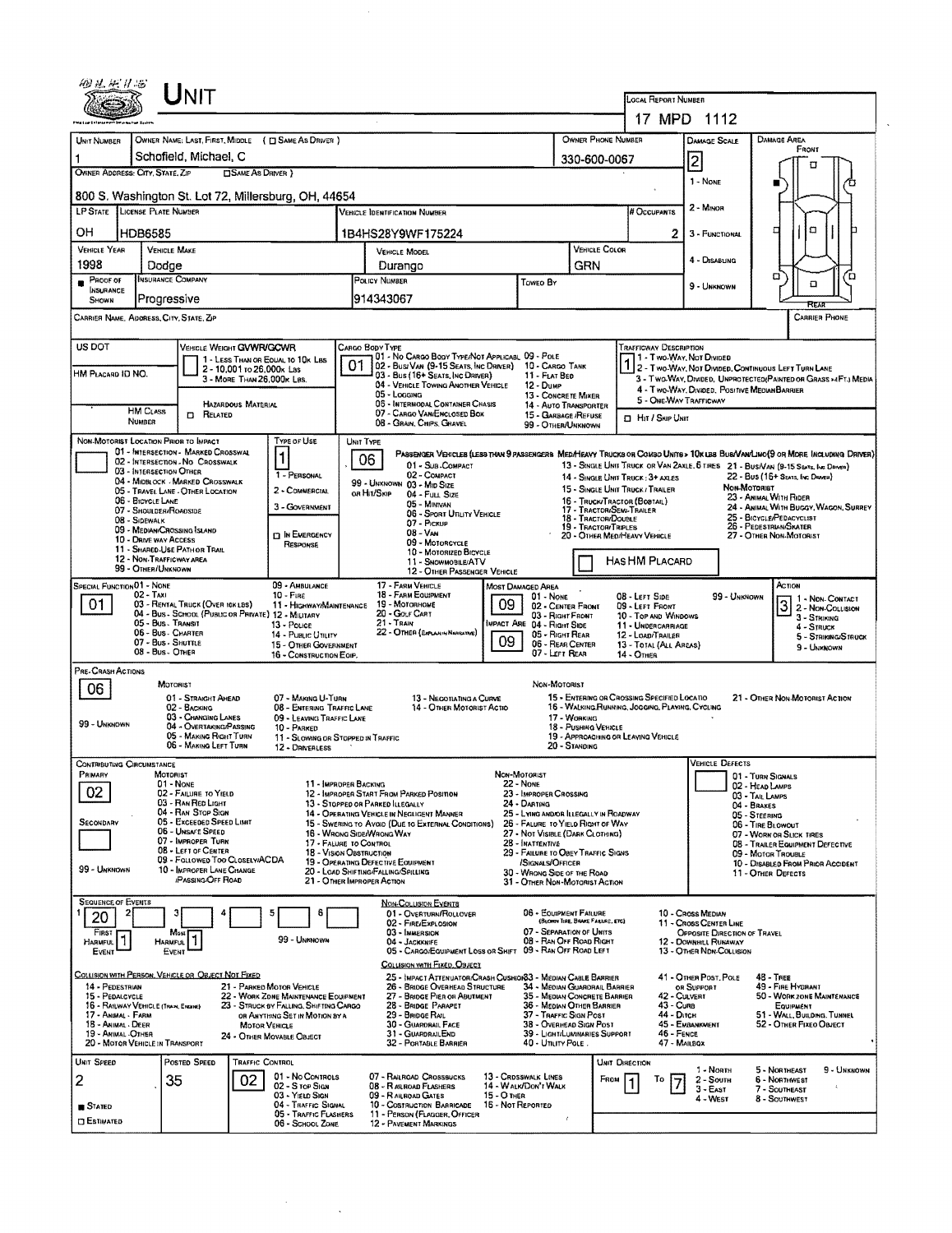|                                                                                | ${\sf UnIT}$                                                |                                                                                 |                                                                                                    |                                                                                                                                                   |                                  |                                                                       |                                       |                                                                      |                                                  |                                                        |                                                        |                                                                                                                   |                                   |  |  |
|--------------------------------------------------------------------------------|-------------------------------------------------------------|---------------------------------------------------------------------------------|----------------------------------------------------------------------------------------------------|---------------------------------------------------------------------------------------------------------------------------------------------------|----------------------------------|-----------------------------------------------------------------------|---------------------------------------|----------------------------------------------------------------------|--------------------------------------------------|--------------------------------------------------------|--------------------------------------------------------|-------------------------------------------------------------------------------------------------------------------|-----------------------------------|--|--|
|                                                                                |                                                             |                                                                                 |                                                                                                    |                                                                                                                                                   |                                  |                                                                       |                                       |                                                                      | LOCAL REPORT NUMBER<br>17 MPD 1112               |                                                        |                                                        |                                                                                                                   |                                   |  |  |
|                                                                                |                                                             |                                                                                 |                                                                                                    |                                                                                                                                                   |                                  |                                                                       |                                       |                                                                      |                                                  |                                                        |                                                        |                                                                                                                   |                                   |  |  |
| UNIT NUMBER                                                                    |                                                             | OWNER NAME: LAST, FIRST, MIDDLE ( C SAME AS DRIVER )                            |                                                                                                    |                                                                                                                                                   |                                  | OWNER PHONE NUMBER                                                    |                                       | <b>DAMAGE SCALE</b>                                                  |                                                  | <b>DAMAGE AREA</b><br>FRONT                            |                                                        |                                                                                                                   |                                   |  |  |
| 2<br>OWNER ADDRESS: CITY, STATE, ZIP                                           | Hershberger, Micah, J                                       | <b>CISAME AS ORIVER</b> )                                                       |                                                                                                    |                                                                                                                                                   |                                  | 330-466-4605                                                          |                                       |                                                                      | 2                                                |                                                        | о                                                      |                                                                                                                   |                                   |  |  |
| 1 - None<br>4995 TR 312, Millersburg, OH, 44654                                |                                                             |                                                                                 |                                                                                                    |                                                                                                                                                   |                                  |                                                                       |                                       |                                                                      |                                                  |                                                        |                                                        |                                                                                                                   |                                   |  |  |
| <b>LP STATE</b> LICENSE PLATE NUMBER                                           |                                                             |                                                                                 |                                                                                                    | # Occupants                                                                                                                                       | 2 - MINOR                        |                                                                       |                                       |                                                                      |                                                  |                                                        |                                                        |                                                                                                                   |                                   |  |  |
| OН<br>GXT2931                                                                  |                                                             |                                                                                 |                                                                                                    | 2T1BU4EE7AC493627                                                                                                                                 |                                  |                                                                       |                                       |                                                                      | 2                                                | 3 - FUNCTIONAL                                         |                                                        | ۰<br>о                                                                                                            |                                   |  |  |
| <b>VEHICLE YEAR</b>                                                            | <b>VEHICLE MAKE</b>                                         |                                                                                 |                                                                                                    | VEHICLE MODEL                                                                                                                                     |                                  |                                                                       |                                       | VEHICLE COLOR                                                        |                                                  | 4 - DISABLING                                          |                                                        |                                                                                                                   |                                   |  |  |
| 2010<br>Proof of                                                               | Tovota<br><b>INSURANCE COMPANY</b>                          |                                                                                 | Corolla<br>POLICY NUMBER<br>Towep By                                                               |                                                                                                                                                   |                                  |                                                                       | WHI                                   |                                                                      |                                                  |                                                        |                                                        | σ<br>ο                                                                                                            | □                                 |  |  |
| <b>INSURANCE</b><br>SHOWN                                                      | Allstate                                                    |                                                                                 |                                                                                                    | 992565432                                                                                                                                         |                                  |                                                                       |                                       |                                                                      |                                                  | 9 - UNKNOWN                                            |                                                        |                                                                                                                   |                                   |  |  |
| CARRIER NAME, ADDRESS, CITY, STATE, ZIP                                        |                                                             |                                                                                 |                                                                                                    |                                                                                                                                                   |                                  |                                                                       |                                       |                                                                      |                                                  |                                                        |                                                        |                                                                                                                   | <b>CARRIER PHONE</b>              |  |  |
| US DOT                                                                         |                                                             | VEHICLE WEIGHT GVWR/GCWR                                                        | CARGO BODY TYPE                                                                                    |                                                                                                                                                   |                                  |                                                                       |                                       |                                                                      | Trafficway Description                           |                                                        |                                                        |                                                                                                                   |                                   |  |  |
|                                                                                |                                                             | 1 - LESS THAN OR EQUAL TO 10K LBS<br>2 - 10,001 to 26,000 k Les                 | 01                                                                                                 | 01 - No CARGO BODY TYPE/NOT APPLICABL 09 - POLE<br>02 - Bus/Van (9-15 Seats, Inc Driver)                                                          |                                  | 10 - CARGO TANK                                                       |                                       |                                                                      | 1 - Two-Way, Not Divided                         |                                                        |                                                        | 2 - Two-Way, Not Divideo, Continuous Left Turn Lane                                                               |                                   |  |  |
| HM PLACARD ID NO.                                                              |                                                             | 3 - MORE THAN 26,000K LBS.                                                      |                                                                                                    | 03 - Bus (16+ Seats, Inc Driver)<br>04 - VEHICLE TOWING ANOTHER VEHICLE                                                                           |                                  | 11 - FLAT BED<br>12 - Dump                                            |                                       |                                                                      |                                                  |                                                        |                                                        | 3 - Two Way, Divided, Unprotected (Painted or Grass >4Ft.) Media<br>4 - Two-Way, Divided, Positive Median Barrier |                                   |  |  |
|                                                                                |                                                             | <b>HAZARDOUS MATERIAL</b>                                                       |                                                                                                    | 05 - Logging<br>06 - INTERMODAL CONTAINER CHASIS                                                                                                  |                                  | 13 - CONCRETE MIXER<br>14 - AUTO TRANSPORTER                          |                                       |                                                                      | 5 - ONE-WAY TRAFFICWAY                           |                                                        |                                                        |                                                                                                                   |                                   |  |  |
| <b>HM CLASS</b><br><b>NUMBER</b>                                               | $\Box$ Related                                              |                                                                                 |                                                                                                    | 07 - CARGO VAN/ENCLOSED BOX<br>08 - GRAIN, CHIPS, GRAVEL                                                                                          |                                  | 15 - GARBAGE / REFUSE<br>99 - OTHER/UNKNOWN                           |                                       |                                                                      | □ Hit / Skip Unit                                |                                                        |                                                        |                                                                                                                   |                                   |  |  |
| NON-MOTORIST LOCATION PRIOR TO IMPACT                                          | 01 - INTERSECTION - MARKED CROSSWAL                         | <b>TYPE OF USE</b>                                                              | <b>UNIT TYPE</b>                                                                                   |                                                                                                                                                   |                                  |                                                                       |                                       |                                                                      |                                                  |                                                        |                                                        |                                                                                                                   |                                   |  |  |
|                                                                                | 02 - INTERSECTION - NO CROSSWALK                            | 1                                                                               | 03                                                                                                 | PASSENGER VEHICLES (LESS THAN 9 PASSENGERS MED/HEAVY TRUCKS OR COMBO UNITS > 10K LBS BUS/VAN/LIMO(9 OR MORE INCLUDING DRIVER)<br>01 - Sub-Compact |                                  |                                                                       |                                       |                                                                      |                                                  |                                                        |                                                        | 13 - SINGLE UNIT TRUCK OR VAN 2AXLE, 6 TIRES 21 - BUS/VAN (9-15 SEATS, INC DAMER)                                 |                                   |  |  |
|                                                                                | 03 - INTERSECTION OTHER<br>04 - MIDBLOCK - MARKED CROSSWALK | 1 - PERSONAL                                                                    |                                                                                                    | 02 - COMPACT<br>99 - UNKNOWN 03 - MID SIZE                                                                                                        |                                  |                                                                       |                                       | 14 - SINGLE UNIT TRUCK: 3+ AXLES<br>15 - SINGLE UNIT TRUCK / TRAILER |                                                  |                                                        | NON-MOTORIST                                           | 22 - Bus (16+ Seats, Inc Driver)                                                                                  |                                   |  |  |
| 06 - BICYCLE LANE                                                              | 05 - TRAVEL LANE - OTHER LOCATION                           | 2 - COMMERCIAL<br>3 - GOVERNMENT                                                | OR HIT/SKIP                                                                                        | 04 - FULL SIZE<br>05 - MINIVAN                                                                                                                    |                                  |                                                                       |                                       | 16 - TRUCK/TRACTOR (BOBTAIL)                                         |                                                  |                                                        |                                                        | 23 - ANIMAL WITH RIDER<br>24 - ANIMAL WITH BUGGY, WAGON, SURREY                                                   |                                   |  |  |
| 08 - SIDEWALK                                                                  | 07 - SHOULDER/ROADSIDE                                      |                                                                                 | 17 - TRACTOR/SEMI-TRAILER<br>06 - SPORT UTILITY VEHICLE<br>18 - TRACTOR/DOUBLE<br>07 - Pickup      |                                                                                                                                                   |                                  |                                                                       |                                       |                                                                      |                                                  |                                                        |                                                        | 25 - BICYCLE/PEDACYCLIST<br>26 - PEDESTRIAN/SKATER                                                                |                                   |  |  |
|                                                                                | 09 - MEDIAN/CROSSING ISLAND<br>10 - DRIVE WAY ACCESS        | <b>IT IN EMERGENCY</b><br>RESPONSE                                              | 19 - TRACTOR/TRIPLES<br>08 - VAN<br>20 - OTHER MED/HEAVY VEHICLE<br>09 - MOTORCYCLE                |                                                                                                                                                   |                                  |                                                                       |                                       |                                                                      |                                                  |                                                        | 27 - OTHER NON-MOTORIST                                |                                                                                                                   |                                   |  |  |
|                                                                                | 11 - SHARED-USE PATH OR TRAIL<br>12 - NON-TRAFFICWAY AREA   |                                                                                 | 10 - MOTORIZED BICYCLE<br>11 - SNOWMOBILE/ATV                                                      |                                                                                                                                                   |                                  |                                                                       |                                       |                                                                      | <b>HAS HM PLACARD</b>                            |                                                        |                                                        |                                                                                                                   |                                   |  |  |
| 99 - OTHER/UNKNOWN<br>12 - OTHER PASSENGER VEHICLE<br><b>MOST DAMAGED AREA</b> |                                                             |                                                                                 |                                                                                                    |                                                                                                                                                   |                                  |                                                                       |                                       |                                                                      |                                                  |                                                        |                                                        |                                                                                                                   |                                   |  |  |
| SPECIAL FUNCTION 01 - NONE<br>02 - Taxi                                        |                                                             | 09 - AMBULANCE<br>$10 -$ Fire                                                   |                                                                                                    | 17 - FARM VEHICLE<br>18 - FARM EQUIPMENT                                                                                                          | 01 - NONE                        |                                                                       | 08 - Lert Side                        |                                                                      | 99 - UNKNOWN                                     | ACTION                                                 | 1 - Non Contact                                        |                                                                                                                   |                                   |  |  |
| 01                                                                             | 03 - RENTAL TRUCK (OVER 10KLBS)                             | 11 - HIGHWAY/MAINTENANCE<br>04 - Bus - SCHOOL (PUBLIC OR PRIVATE) 12 - MILITARY | 09<br>19 - MOTORHOME<br>20 - GOLF CART                                                             |                                                                                                                                                   |                                  |                                                                       | 02 - CENTER FRONT<br>03 - RIGHT FRONT |                                                                      | 09 - LEFT FRONT<br>10 - TOP AND WINDOWS          |                                                        |                                                        |                                                                                                                   | 2 - Non-Collision<br>3 - STRIKING |  |  |
|                                                                                | 05 - Bus - Transit<br>06 - Bus - Charter                    | 13 - Pouce<br>14 - Public UTILITY                                               | 21 - Train<br>MPACT ARE 04 - RIGHT SIDE<br>22 - OTHER (EXPLANN NARRATIVE)<br>05 - RIGHT REAR<br>09 |                                                                                                                                                   |                                  |                                                                       |                                       |                                                                      | 11 - UNDERCARRIAGE<br>12 - LOAD/TRAILER          |                                                        |                                                        |                                                                                                                   | 4 - STRUCK<br>5 - STRIKING/STRUCK |  |  |
|                                                                                | 07 - Bus - Shuttle<br>08 - Bus - OTHER                      | 15 - OTHER GOVERNMENT<br>16 - CONSTRUCTION EOIP                                 | 06 - REAR CENTER<br>07 - LEFT REAR                                                                 |                                                                                                                                                   |                                  |                                                                       |                                       |                                                                      | 13 - TOTAL (ALL AREAS)<br>14 - OTHER             |                                                        |                                                        |                                                                                                                   | 9 - UNKNOWN                       |  |  |
| PRE-CRASH ACTIONS                                                              |                                                             |                                                                                 |                                                                                                    |                                                                                                                                                   |                                  |                                                                       |                                       |                                                                      |                                                  |                                                        |                                                        |                                                                                                                   |                                   |  |  |
| 01                                                                             | <b>MOTORIST</b><br>01 - STRAIGHT AHEAD                      | 07 - MAKING U-TURN                                                              |                                                                                                    | 13 - NEGOTIATING A CURVE                                                                                                                          |                                  | Non-Motorist                                                          |                                       |                                                                      | 15 - ENTERING OR CROSSING SPECIFIED LOCATIO      |                                                        |                                                        | 21 - OTHER NON-MOTORIST ACTION                                                                                    |                                   |  |  |
|                                                                                | 02 - BACKING<br>03 - CHANGINO LANES                         | 08 - ENTERING TRAFFIC LANE<br>09 - LEAVING TRAFFIC LANE                         |                                                                                                    | 14 - OTHER MOTORIST ACTIO                                                                                                                         |                                  |                                                                       | 17 - WORKING                          |                                                                      | 16 - WALKING, RUNNING, JOGGING, PLAYING, CYCLING |                                                        |                                                        |                                                                                                                   |                                   |  |  |
| 99 - UNKNOWN                                                                   | 04 - OVERTAKING/PASSING<br>05 - MAKING RIGHT TURN           | 10 - PARKED<br>11 - Slowing or Stopped in Traffic                               |                                                                                                    |                                                                                                                                                   |                                  |                                                                       | 18 - PUSHING VEHICLE                  |                                                                      | 19 - APPROACHING OR LEAVING VEHICLE              |                                                        |                                                        |                                                                                                                   |                                   |  |  |
|                                                                                | 06 - MAKING LEFT TURN                                       | 12 - DRIVERLESS                                                                 |                                                                                                    |                                                                                                                                                   |                                  |                                                                       | 20 - Standing                         |                                                                      |                                                  |                                                        |                                                        |                                                                                                                   |                                   |  |  |
| <b>CONTRIBUTING CIRCUMSTANCE</b><br>Primary                                    | <b>MOTORIST</b>                                             |                                                                                 |                                                                                                    |                                                                                                                                                   |                                  | NON-MOTORIST                                                          |                                       |                                                                      |                                                  | <b>VEHICLE DEFECTS</b>                                 |                                                        | 01 - TURN SIGNALS                                                                                                 |                                   |  |  |
| 01                                                                             | 01 - None<br>02 - FAILURE TO YIELD                          |                                                                                 | 11 - IMPROPER BACKING                                                                              | 12 - IMPROPER START FROM PARKED POSITION                                                                                                          |                                  | <b>22 - None</b><br>23 - IMPROPER CROSSING                            |                                       |                                                                      |                                                  |                                                        |                                                        | 02 - HEAD LAMPS<br>03 - TAIL LAMPS                                                                                |                                   |  |  |
|                                                                                | 03 - RAN RED LIGHT<br>04 - RAN STOP SIGN                    |                                                                                 | 13 - STOPPED OR PARKED LLEGALLY                                                                    | 14 - OPERATING VEHICLE IN NEGLIGENT MANNER                                                                                                        |                                  | 24 - DARTING<br>25 - LYING AND/OR ILLEGALLY IN ROADWAY                |                                       |                                                                      |                                                  |                                                        | 04 - BRAKES                                            | 05 - STEERING                                                                                                     |                                   |  |  |
| SECONDARY                                                                      | 05 - Exceeped Speed Limit<br>06 - Unsafe Speed              |                                                                                 | 16 - Wrong Side/Wrong Way                                                                          | 15 - Swering to Avoid (Due to External Conditions)                                                                                                |                                  | 26 - FALURE TO YIELD RIGHT OF WAY<br>27 - NOT VISIBLE (DARK CLOTHING) |                                       |                                                                      |                                                  |                                                        |                                                        | 06 - TIRE BLOWOUT<br>07 - WORN OR SLICK TIRES                                                                     |                                   |  |  |
|                                                                                | 07 - IMPROPER TURN<br>08 - LEFT OF CENTER                   |                                                                                 | 17 - FALURE TO CONTROL<br><b>18 - VISION OBSTRUCTION</b>                                           |                                                                                                                                                   |                                  | 28 - INATTENTIVE<br>29 - FAILURE TO OBEY TRAFFIC SIGNS                |                                       |                                                                      |                                                  |                                                        |                                                        | 08 - TRAILER EQUIPMENT DEFECTIVE<br>09 - MOTOR TROUBLE                                                            |                                   |  |  |
| 99 - UNKNOWN                                                                   | 09 - FOLLOWED TOO CLOSELY/ACDA<br>10 - IMPROPER LANE CHANGE |                                                                                 |                                                                                                    | 19 - OPERATING DEFECTIVE EQUIPMENT<br>20 - LOAD SHIFTING/FALLING/SPILLING                                                                         |                                  | /SIGNALS/OFFICER<br>30 - WRONG SIDE OF THE ROAD                       |                                       |                                                                      |                                                  |                                                        |                                                        | 10 - DISABLED FROM PRIOR ACCIDENT<br>11 - OTHER DEFECTS                                                           |                                   |  |  |
|                                                                                | <b>PASSING OFF ROAD</b>                                     |                                                                                 | 21 - OTHER IMPROPER ACTION                                                                         |                                                                                                                                                   |                                  | 31 - OTHER NON-MOTORIST ACTION                                        |                                       |                                                                      |                                                  |                                                        |                                                        |                                                                                                                   |                                   |  |  |
| <b>SEQUENCE OF EVENTS</b>                                                      |                                                             | 5<br>6                                                                          |                                                                                                    | <b>NON-COLLISION EVENTS</b><br>01 - OVERTURN/ROLLOVER                                                                                             |                                  | 06 - EQUIPMENT FAILURE                                                |                                       |                                                                      |                                                  | 10 - Cross Median                                      |                                                        |                                                                                                                   |                                   |  |  |
| 20<br>First                                                                    | Most                                                        |                                                                                 |                                                                                                    | 02 - FIRE/EXPLOSION<br>03 - IMMERSION                                                                                                             |                                  | 07 - SEPARATION OF UNITS                                              | (BLOWN TIRE, BRAKE FAILURE, ETC)      |                                                                      |                                                  | 11 - Cross Center Line<br>OPPOSITE DIRECTION OF TRAVEL |                                                        |                                                                                                                   |                                   |  |  |
| <b>HARMFUL</b><br>EVENT                                                        | <b>HARMFUL</b><br>EVENT                                     | 99 - UNKNOWN                                                                    |                                                                                                    | 04 - JACKKNIFE<br>05 - CARGO/EQUIPMENT LOSS OR SHIFT 09 - RAN OFF ROAD LEFT-                                                                      |                                  | 08 - RAN OFF ROAD RIGHT                                               |                                       |                                                                      |                                                  | 12 - DOWNHILL RUNAWAY<br>13 - OTHER NON-COLLISION      |                                                        |                                                                                                                   |                                   |  |  |
|                                                                                |                                                             |                                                                                 |                                                                                                    | COLLISION WITH FIXED, OBJECT                                                                                                                      |                                  |                                                                       |                                       |                                                                      |                                                  |                                                        |                                                        |                                                                                                                   |                                   |  |  |
| 14 - PEDESTRIAN                                                                | COLLISION WITH PERSON, VEHICLE OR OBJECT NOT FIXED          | 21 - PARKED MOTOR VEHICLE                                                       |                                                                                                    | 25 - IMPACT ATTENUATOR/CRASH CUSHION33 - MEDIAN CABLE BARRIER<br>26 - BRIDGE OVERHEAD STRUCTURE                                                   |                                  | 34 - MEDIAN GUARDRAIL BARRIER                                         |                                       |                                                                      |                                                  | 41 - OTHER POST, POLE<br>OR SUPPORT                    |                                                        | $48 - 7$ REE<br>49 - FIRE HYDRANT                                                                                 |                                   |  |  |
| 15 - PEDALCYCLE<br>16 - RAILWAY VEHICLE (TRAN, ENGINE)                         |                                                             | 22 - WORK ZONE MAINTENANCE EQUIPMENT<br>23 - STRUCK BY FALLING, SHIFTING CARGO  |                                                                                                    | 27 - BRIDGE PIER OR ABUTMENT<br>28 - BRIDGE PARAPET                                                                                               |                                  | 35 - MEDIAN CONCRETE BARRIER<br>36 - MEDIAN OTHER BARRIER             |                                       |                                                                      | 42 - CULVERT<br>43 - CURB                        |                                                        |                                                        | 50 - WORK ZONE MAINTENANCE<br>EQUIPMENT                                                                           |                                   |  |  |
| 17 - ANIMAL - FARM<br>18 - ANIMAL - DEER                                       |                                                             | OR ANYTHING SET IN MOTION BY A<br><b>MOTOR VEHICLE</b>                          | 29 - BRIDGE RAIL<br>37 - TRAFFIC SIGN POST<br>38 - OVERHEAD SIGN POST<br>30 - GUARDRAIL FACE       |                                                                                                                                                   |                                  |                                                                       |                                       |                                                                      | 44 - Олсн                                        | 45 - EMBANXMENT                                        | 51 - WALL, BUILDING, TUNNEL<br>52 - OTHER FIXED OBJECT |                                                                                                                   |                                   |  |  |
| 19 - Animal - Other<br>20 - MOTOR VEHICLE IN TRANSPORT                         |                                                             | 24 - OTHER MOVABLE OBJECT                                                       |                                                                                                    | 31 - GUARDRAILEND<br>32 - PORTABLE BARRIER                                                                                                        |                                  | 39 - LIGHT/LUMINARIES SUPPORT<br>40 - UTILITY POLE                    |                                       |                                                                      | 46 - FENCE<br>47 - MAILBOX                       |                                                        |                                                        |                                                                                                                   |                                   |  |  |
| UNIT SPEED                                                                     | POSTED SPEED                                                | <b>TRAFFIC CONTROL</b>                                                          |                                                                                                    |                                                                                                                                                   |                                  |                                                                       |                                       | UNIT DIRECTION                                                       |                                                  | 1 - NORTH                                              |                                                        | 5 - NORTHEAST                                                                                                     | 9 - Unknown                       |  |  |
| 15                                                                             | 35                                                          | 01 - No CONTROLS<br>02<br>02 - S TOP SIGN                                       |                                                                                                    | 07 - RAILROAD CROSSBUCKS<br>08 - RAILROAD FLASHERS                                                                                                |                                  | 13 - Crosswalk LINES<br>14 - WALK/DON'T WALK                          |                                       | FROM                                                                 | То                                               | 2 - South<br>$3 - E$ AST                               |                                                        | 6 - NORTHWEST<br>7 - SOUTHEAST                                                                                    |                                   |  |  |
| <b>B</b> Stated                                                                |                                                             | 03 - Yield Sign<br>04 - TRAFFIC SIGNAL                                          |                                                                                                    | 09 - RAILROAD GATES<br>10 - COSTRUCTION BARRICADE                                                                                                 | 15 - О тнев<br>16 - Not Reported |                                                                       |                                       |                                                                      |                                                  | 4 - West                                               |                                                        | 8 - SOUTHWEST                                                                                                     |                                   |  |  |
| <b>ESTIMATED</b>                                                               |                                                             | 05 - TRAFFIC FLASHERS<br>06 - SCHOOL ZONE                                       |                                                                                                    | 11 - PERSON (FLAGGER, OFFICER<br>12 - PAVEMENT MARKINGS                                                                                           |                                  |                                                                       |                                       |                                                                      |                                                  |                                                        |                                                        |                                                                                                                   |                                   |  |  |

 $\mathcal{L}(\mathcal{A})$  .